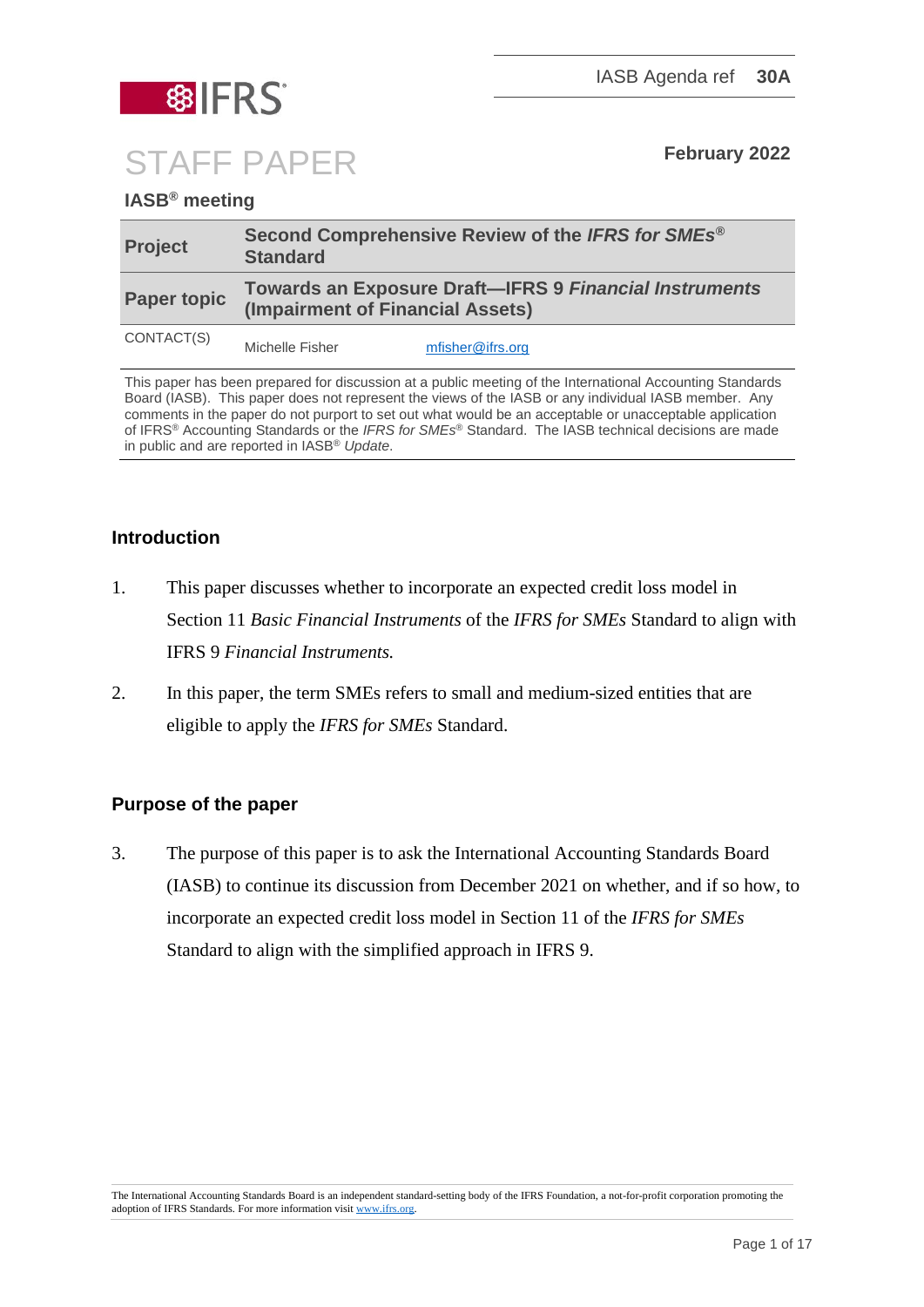#### **Summary of the staff recommendations**

- 4. The staff recommend the IASB:
	- (a) retain unchanged the incurred loss model in Section 11 of the *IFRS for SMEs* Standard for trade receivables and contract assets within the scope of Section 23 *Revenue* of the *IFRS for SMEs* Standard;
	- (b) propose amendments to Section 11 to require an SME to use an expected credit loss model for all other financial assets measured at amortised cost; and
	- (c) retain unchanged the requirements in Section 11 for impairment of equity instruments measured at cost.

#### **Structure of the paper**

- 5. This paper is structured as follows:
	- (a) background (paragraphs [7](#page-2-0)[–22](#page-5-0) of this paper);
	- (b) staff analysis (paragraphs [23–](#page-5-1)46 of this paper);
	- (c) staff recommendation and question for the IASB (paragraph [47](#page-12-0) of this paper); and
	- (d) next steps (paragraph [48](#page-13-0) of this paper).
- 6. Appendices to this paper include:
	- (a) Appendix A—extract from the Request for Information *Comprehensive Review of the IFRS for SMEs Standard* (Request for Information), published in January 2020, on aligning the *IFRS for SMEs* Standard with the simplified approach in IFRS 9; and
	- (b) Appendix B—staff draft of an expected credit loss model for SMEs.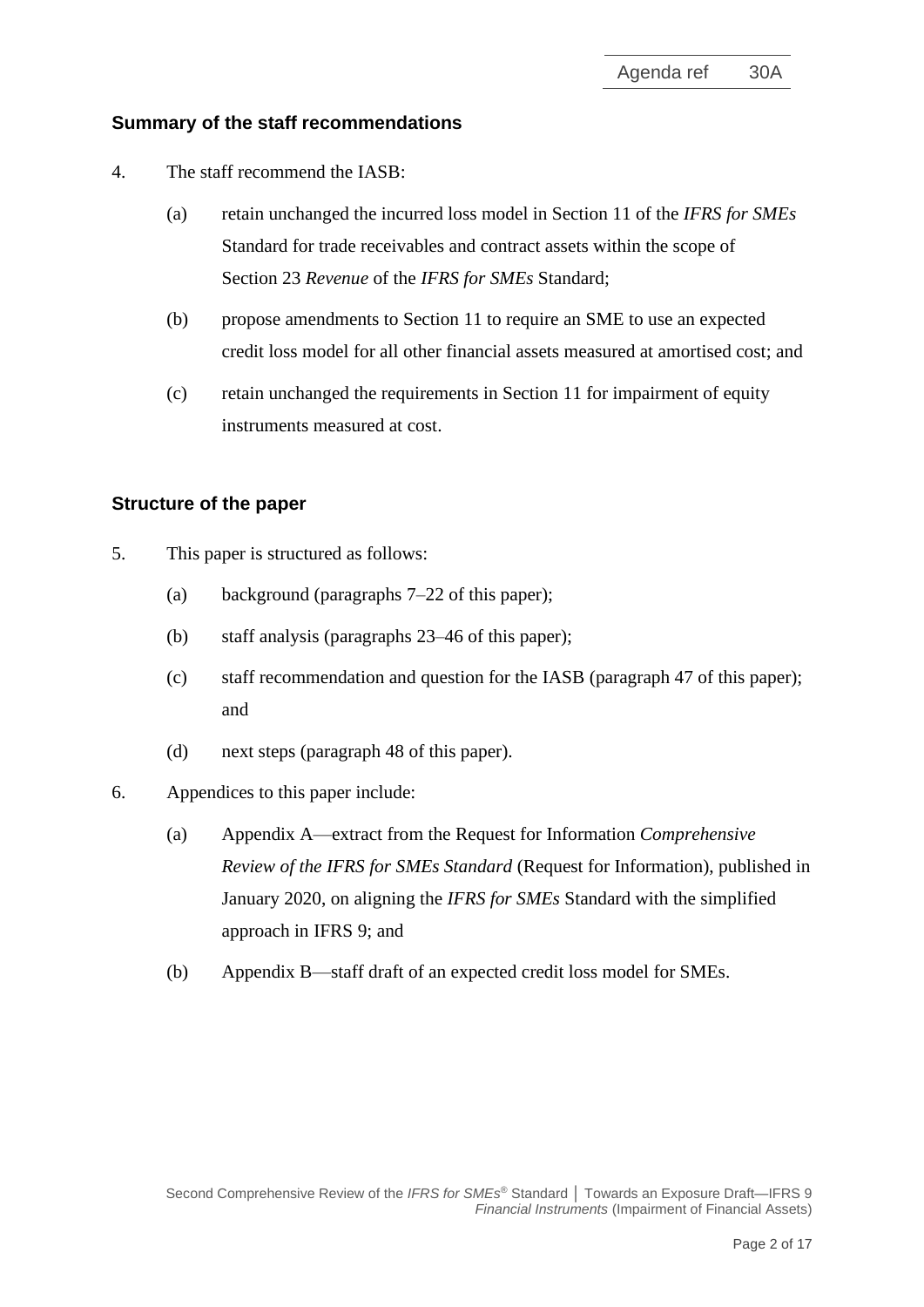# **Background<sup>1</sup>**

- <span id="page-2-0"></span>7. This section covers the following background information from the December 2021 IASB meeting:
	- (a) feedback on the Request for Information;
	- (b) feedback from preparer interviews;
	- (c) alternatives presented by the staff; and
	- (d) IASB discussion.

#### *Feedback on the Request for Information*

- 8. Question S3B of the Request for Information asked for views on aligning the *IFRS for SMEs* Standard with the simplified approach that applies to trade receivables, contract assets and lease receivables in IFRS 9. The simplified approach in IFRS 9 requires the loss allowance to be measured at an amount equal to lifetime expected credit losses. Appendix A to this paper explains the IASB's reasons for asking this question.
- 9. At the December 2021 IASB meeting, the staff presented the feedback on Question S3B. Overall, respondents expressed mixed views. While there was some support for alignment with the simplified approach in IFRS 9, there were also calls for the simplified approach in IFRS 9 to be further simplified. Some respondents suggested that SMEs measure expected credit losses based on management's 'best estimate' of contractual cash flows less expected cash flows (best estimate approach) instead of considering a weighted probability of a range of possible outcomes. In addition, some respondents suggested including illustrative examples in the *IFRS for SMEs* Standard. However, other respondents disagreed with alignment, and expressed concerns that an expected credit loss model would be difficult for SMEs to apply and would impose undue cost or effort on them.
- 10. Based on the feedback on the Request for Information, the staff's preliminary thoughts were the IASB should undertake additional work to understand the practical challenges associated with implementing or applying the simplified approach to

<sup>1</sup> For more detail see Agenda Paper 30D *[Towards an Exposure Draft—IFRS 9](https://www.ifrs.org/content/dam/ifrs/meetings/2021/december/iasb/ap30d-ifrs-9-impairment-of-financial-assets.pdf)* Financial Instruments *[\(impairment of financial assets\)](https://www.ifrs.org/content/dam/ifrs/meetings/2021/december/iasb/ap30d-ifrs-9-impairment-of-financial-assets.pdf)* for the December 2021 IASB meeting and the IASB discussion on that paper.

Second Comprehensive Review of the *IFRS for SMEs* ® Standard **│** Towards an Exposure Draft—IFRS 9 *Financial Instruments* (Impairment of Financial Assets)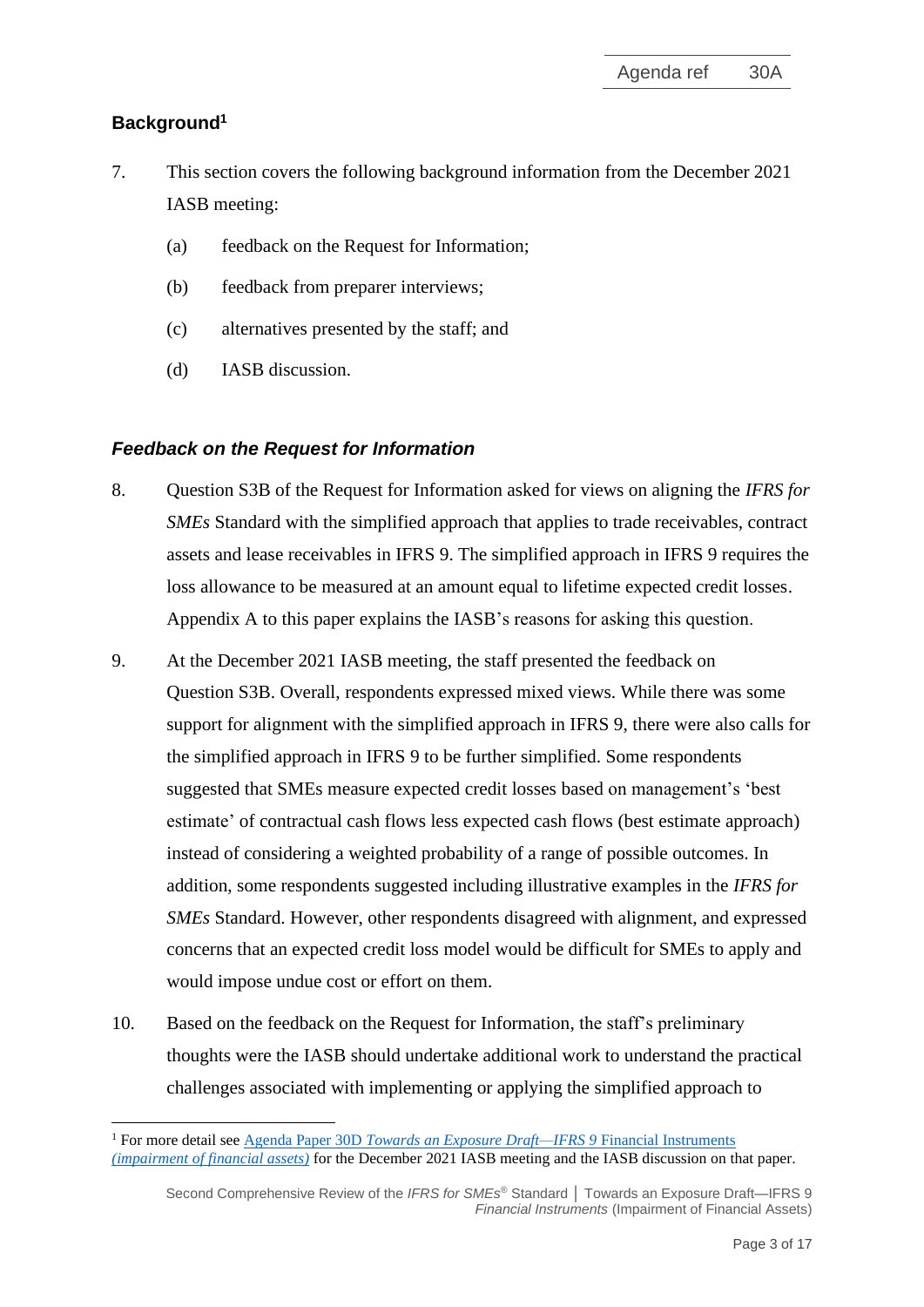decide whether further simplifications should be considered. SMEIG members also supported this action.

#### *Feedback from preparer interviews*

11. The staff interviewed four global preparers about their application of the expected credit loss model in IFRS 9, including the simplified approach. <sup>2</sup> Overall, these preparers said implementation of the expected credit loss model was challenging but ongoing application is straightforward. However, they observed that smaller, less sophisticated SMEs might find it difficult to incorporate forward-looking information into their existing impairment model.

#### *Alternatives presented by the staff*

- 12. Given that this is a specialised area, the staff asked SMEIG members for volunteers with practical experience or expertise in application of IFRS 9's expected credit loss model to help staff develop proposals. All SMEIG members were given the opportunity to comment on the staff proposals once developed, and these were presented to the IASB in December 2021.
- <span id="page-3-0"></span>13. Based on the feedback on the Request for Information, preparer interviews, and the assistance of the subgroup of SMEIG members the staff identified two possible alternatives to the simplified approach in IFRS 9:
	- (a) *Alternative 1*—measure impairment losses at each reporting date as contractual cash flows less expected cash flows using the SME's best estimate of the expected cash flows instead of evaluating a range of possible outcomes, and allow the use of a provision matrix as a practical expedient.
	- (b) *Alternative 2*—for trade receivables and contract assets arising from transactions within the scope of Section 23 *Revenue* of the *IFRS for SMEs*  Standard,<sup>3</sup> measure impairment losses at each reporting date as described in Alternative 1. For other debt instruments, measure impairment losses at each

<sup>2</sup> Preparers included finance officers and accountants preparing general purpose financial statements. 3 In its October 2021 meeting, the IASB tentatively decided to develop amendments to the *IFRS for SMEs* Standard to align it with IFRS 15 *Revenue from Contracts with Customers*.

Second Comprehensive Review of the *IFRS for SMEs* ® Standard **│** Towards an Exposure Draft—IFRS 9 *Financial Instruments* (Impairment of Financial Assets)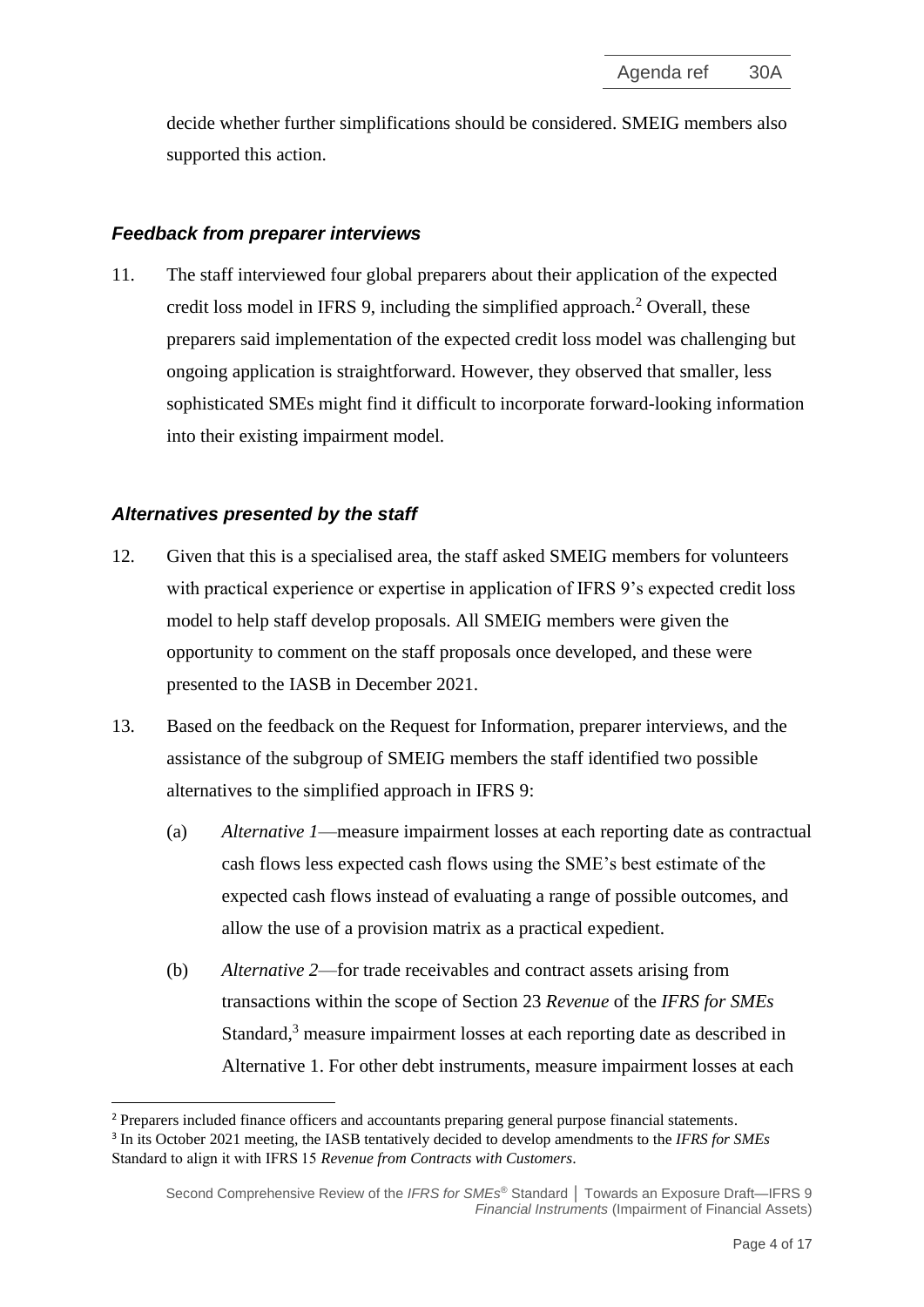reporting date applying the simplified approach in IFRS 9; and allow the use of a provision matrix as a practical expedient for all debt instruments.

Under both alternatives, the other inputs used to measure impairment losses would be aligned with the simplified approach in IFRS 9 (consideration of the time value of money, and reasonable and supportable information about past events, current conditions and forecasts of future economic conditions).

- 14. The subgroup of SMEIG members generally supported Alternative 1. In addition, some members suggested that instead of using forward-looking information, an SME could use historical loss experience as the main basis to measure expected credit losses.
- 15. The staff and the SMEIG subgroup also recommended retaining unchanged the measurement requirements in Section 11 for impairment of equity instruments measured at cost.

# *IASB discussion*

- 16. At its December 2021 meeting, the IASB was asked to consider the staff analysis of the IASB's three 'alignment principles' (relevance to SMEs, simplicity and faithful representation—see Agenda Paper 30 *Cover paper* of this meeting) and based on that analysis to provide direction on whether:
	- (a) to propose amendments to Section 11 of the *IFRS for SMEs* Standard to replace the incurred loss model with one of the two alternatives in paragraph [13](#page-3-0) of this paper; or
	- (b) to retain the incurred loss model in Section 11 of the *IFRS for SMEs* Standard, if the IASB disagrees with those two alternatives.
- <span id="page-4-0"></span>17. At its December 2021 meeting, the IASB generally agreed that that the *relevance*  principle is met because SMEs would be affected by alignment with an expected credit loss model, and alignment would affect the decisions of some users of financial statements prepared applying the *IFRS for SMEs* Standard.
- 18. However, IASB members were generally not supportive of the two alternatives in paragraph [13](#page-3-0) of this paper. Some IASB members expressed concern that the

Second Comprehensive Review of the *IFRS for SMEs* ® Standard **│** Towards an Exposure Draft—IFRS 9 *Financial Instruments* (Impairment of Financial Assets)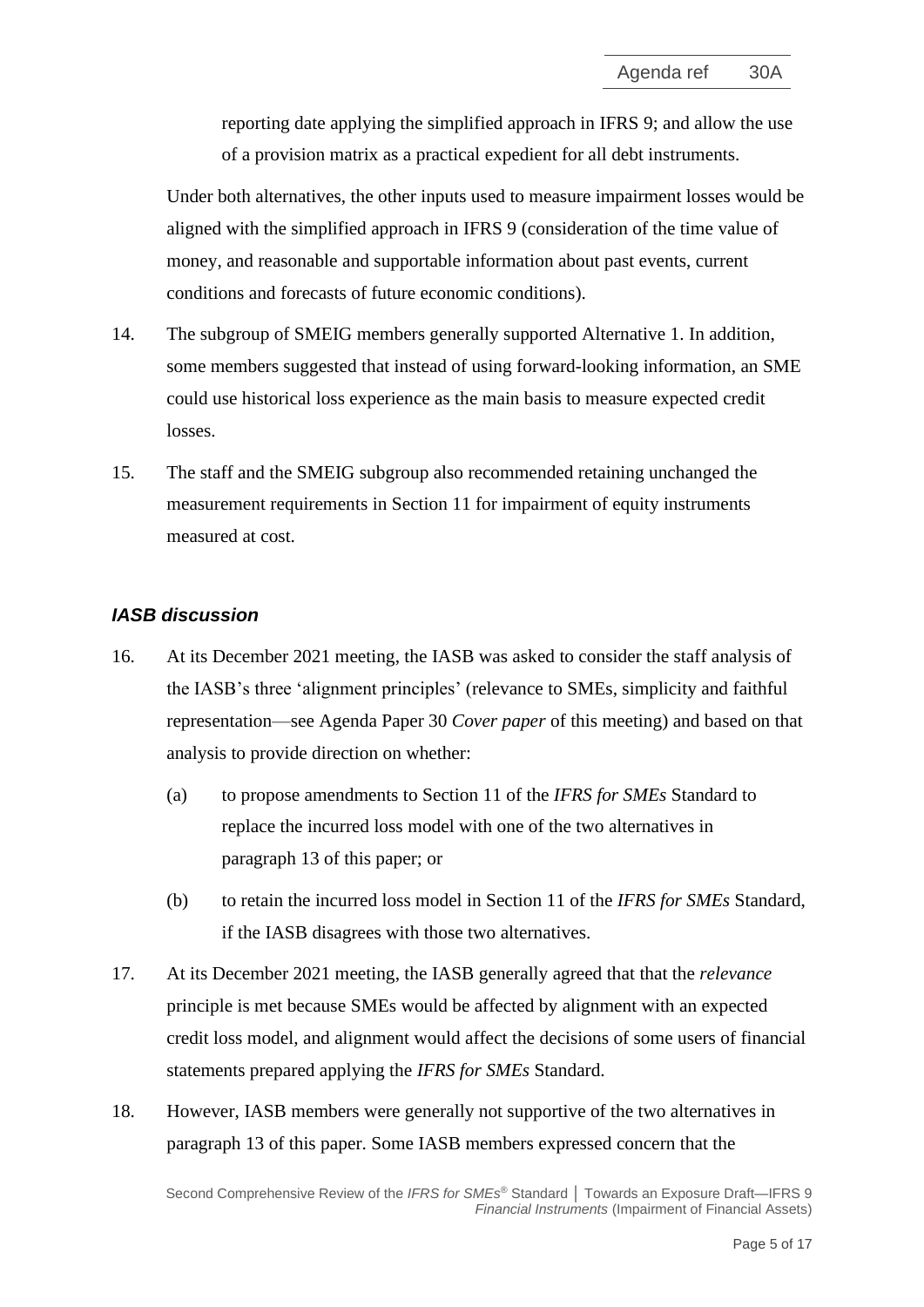simplifications to the requirements in IFRS 9 (use of the SME's best estimate of expected credit losses) would not lead to a faithful representation.

- 19. Some IASB members observed that it is not clear what is meant by the SME's best estimate. Some members raised concerns that an SME's best estimate might be interpreted as the most likely outcome, meaning an SME could conclude its best estimate of expected credit losses is nil. Such an interpretation would not be consistent with the IFRS 9 expected credit loss model, which requires consideration of the possibility that a credit loss occurs even if the possibility is very low.
- 20. Further, some IASB members also expressed concern about introducing a new model (for example, a best estimate approach under Alternative 1 or 2) and implying it would provide an outcome aligned with the expected credit loss model in IFRS 9.
- <span id="page-5-2"></span>21. An IASB member noted that the expected credit loss model in IFRS 9 contains several expedients and was designed to be proportionate for different types of entities, since the focus is on reasonable and supportable information that is available without undue cost or effort (see paragraph 5.5.17(c) of IFRS 9). Therefore, the IASB directed the staff to explore developing an expected credit loss model aligned with the simplified approach in IFRS 9, with further simplifications for SMEs if necessary. The IASB would consider the expected credit loss model developed by the staff at a future meeting and decide whether to incorporate that model in the *IFRS for SMEs* Standard or retain the current incurred loss model.
- <span id="page-5-0"></span>22. The IASB generally agreed that the measurement requirements in Section 11 for impairment of equity instruments measured at cost should be retained unchanged.

# **Staff analysis**

- <span id="page-5-1"></span>23. The staff analysis is set out as follows:
	- (a) staff draft of an expected credit loss model for SMEs;
	- (b) application of the IASB's alignment principles;
	- (c) possible approaches for impairment of financial assets; and
	- (d) impairment of equity instruments measured at cost.

Second Comprehensive Review of the *IFRS for SMEs* ® Standard **│** Towards an Exposure Draft—IFRS 9 *Financial Instruments* (Impairment of Financial Assets)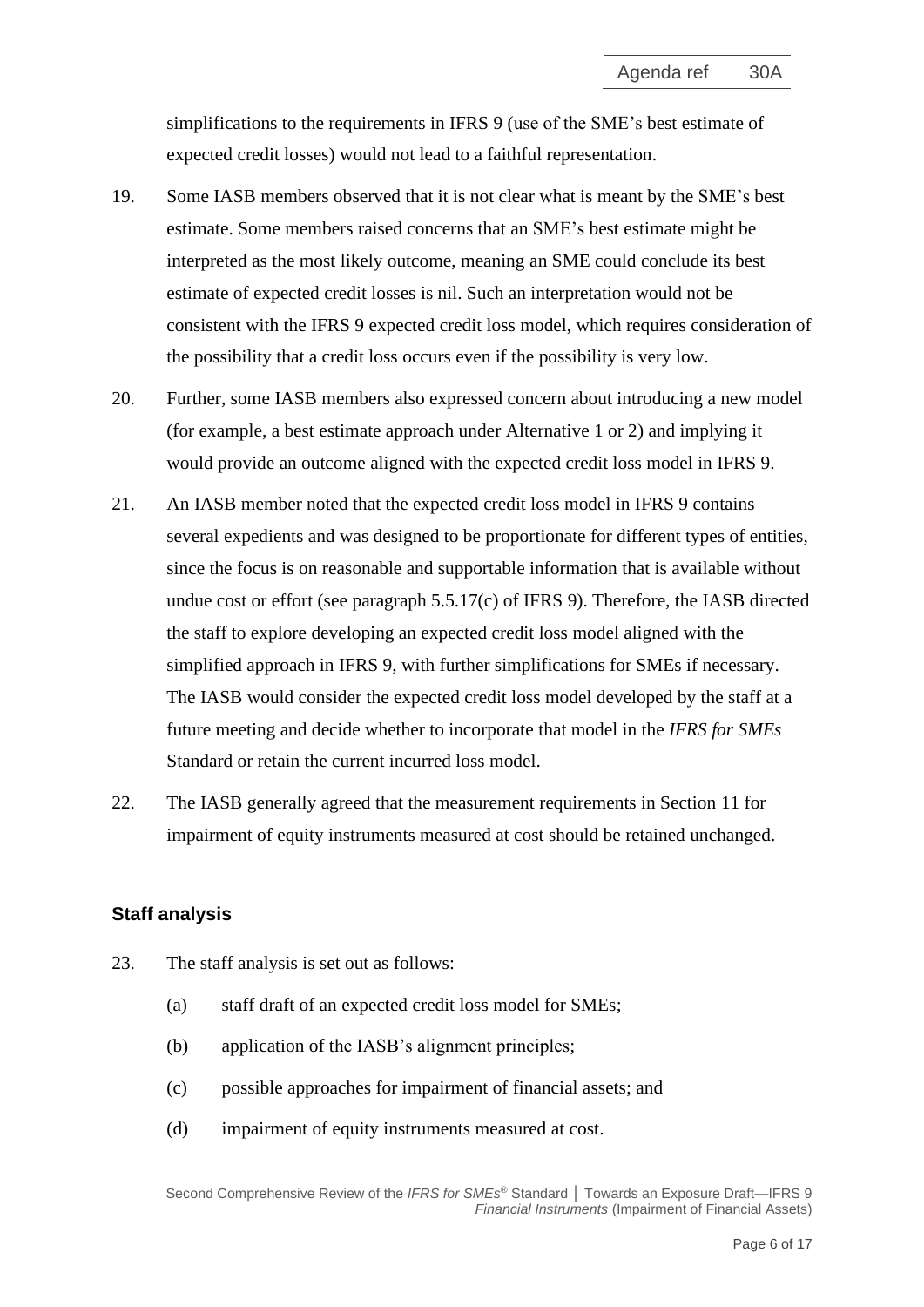# *Staff draft of an expected credit loss model for SMEs*

- 24. Appendix B to this paper sets out the staff draft of an expected credit loss model for SMEs that is aligned with the simplified approach in IFRS 9 (see paragraph [21](#page-5-2) of this paper).
- <span id="page-6-1"></span>25. The staff draft incorporates the main principles of the simplified approach in IFRS 9 and the guidance in IFRS 9 applicable to transactions of SMEs. Consistent with the drafting of the *IFRS for SMEs* Standard, the staff draft also reflects minor drafting changes to assist understanding and refer to those transactions SMEs typically undertake.

#### *Application of the IASB's alignment principles*

- 26. In considering whether and, if so, how to align the *IFRS for SMEs* Standard with new and amended IFRS Accounting Standards, the IASB agreed to apply three 'alignment principles' (relevance to SMEs, simplicity and faithful representation—see Agenda Paper 30 of this meeting), including the assessment of costs and benefits.
- 27. As mentioned in paragraph [17](#page-4-0) of this paper, at its December 2021 meeting, the IASB generally agreed that the *relevance* principles is met. Consequently, the staff analysis in this paper only considers whether an expected loss model for SMEs, based on the staff draft in Appendix B to this paper, would satisfy the principles of simplicity and faithful representation, and the assessment of costs and benefits.

#### *Simplicity and faithful representation*

- <span id="page-6-0"></span>28. At the December 2021 meeting, the IASB:
	- (a) observed that the simplified approach in IFRS 9 was designed to be proportionate for different types of entities since the focus is on reasonable and supportable information that is available without undue cost or effort; and
	- (b) expressed concern about introducing a new model for SMEs (for example, requiring an SME's best estimate of expected credit losses) and implying it would provide an outcome aligned with the simplified approach in IFRS 9.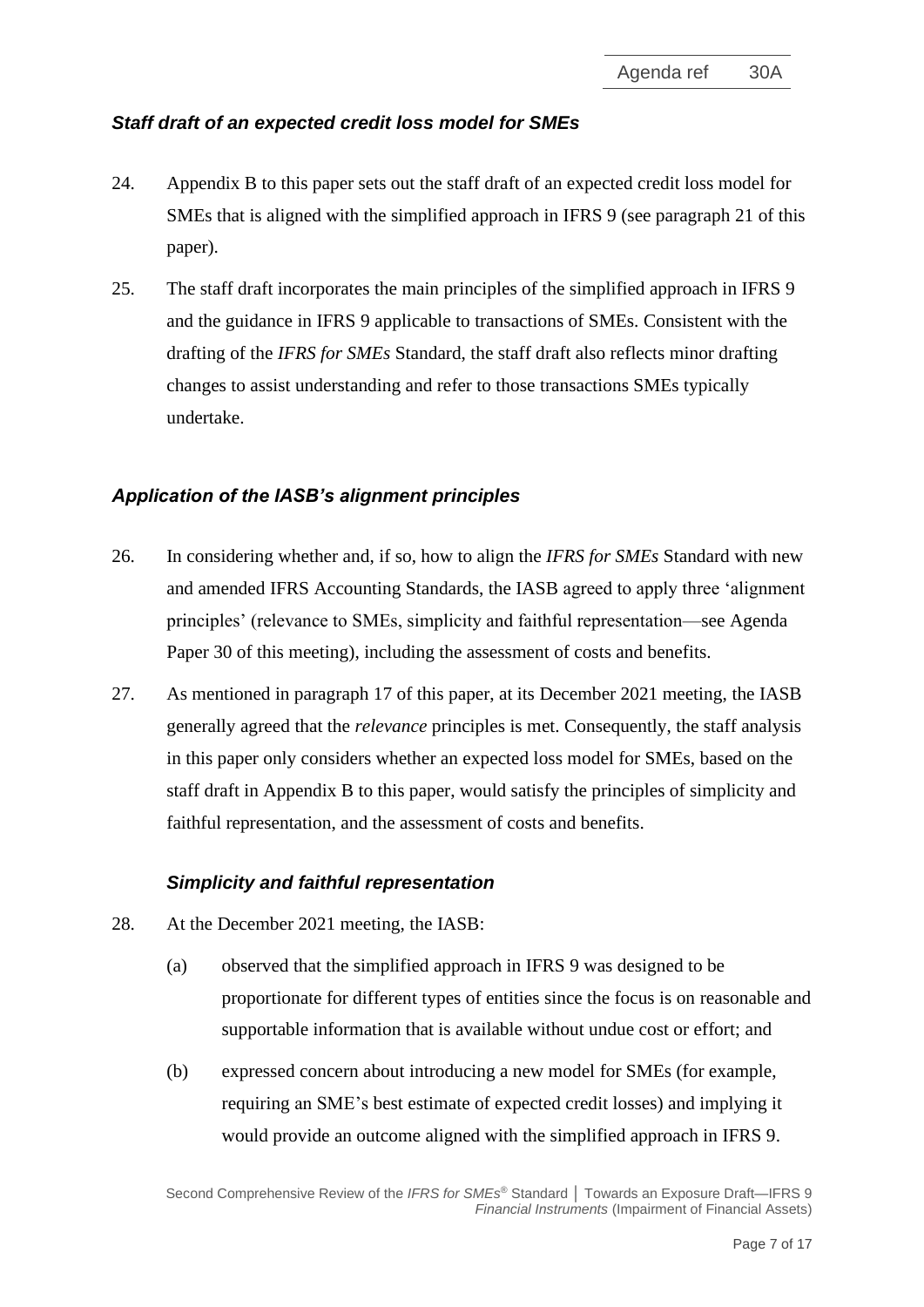29. Given the IASB's direction in paragraph [28](#page-6-0) of this paper, the staff have retained the underlying principles of the simplified approach in IFRS 9 when developing an expected credit loss model for SMEs. Simplifications have been restricted to excluding guidance that is not relevant to typical SMEs and minor drafting simplifications, as explained in paragraph [25](#page-6-1) of this paper. Retaining the underlying principles in IFRS 9 would ensure an expected credit loss model in the *IFRS for SMEs* Standard would meet the IASB's alignment principle of faithful representation.

#### *Assessment of costs and benefits*

- <span id="page-7-1"></span>30. The IASB's alignment approach includes an assessment of whether the benefits of moving to an expected credit loss model justify the costs to SMEs of applying it.
- <span id="page-7-0"></span>31. Feedback on the Request for Information and from the interviews with preparers provides evidence that implementing the simplified approach in IFRS 9 is complex. If the IASB replaces the incurred loss model in Section 11 of the *IFRS for SMEs*  Standard with an expected credit loss model, SMEs would incur implementation costs. These costs include potential changes to systems and processes, training costs and increases in audit costs, at least in the year of implementation. Aspects of an expected credit loss model that could be challenging to SMEs include understanding the new requirements, evaluating possible outcomes and forecasting future conditions.
- 32. The main criticism of the incurred loss model is that an impairment test is not required until there is objective evidence of impairment, meaning impairment is recognised 'too little, too late'. Users of financial statements can better predict future cash flows using information based on the expected loss model as the information incorporates an entity's expectations about current and forecast information. Therefore, moving to the expected cost model is expected to provide more relevant information to users of SME financial statements.
- 33. Nevertheless, the main benefits for users would relate to information about longer term financial assets, rather than those settled shortly after the entity's year end. The IASB developed the expected credit loss model in IFRS 9 predominately to respond to concerns identified during the financial crisis about delayed recognition of credit losses on loans. SMEs do not include financial institutions, and do not typically have significant long-term loan receivables or investments in bonds. Many SMEs only hold

Second Comprehensive Review of the *IFRS for SMEs* ® Standard **│** Towards an Exposure Draft—IFRS 9 *Financial Instruments* (Impairment of Financial Assets)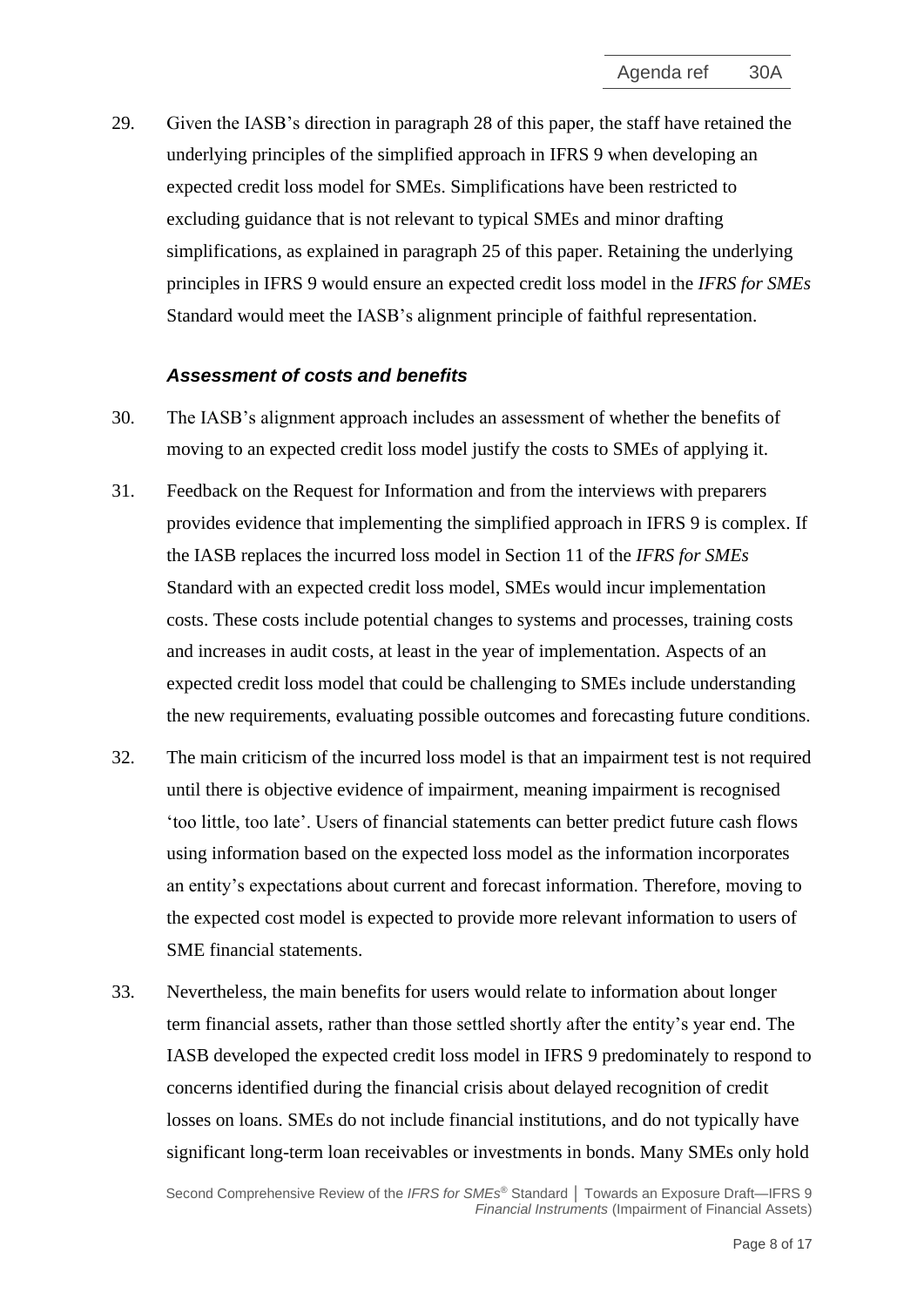short-term, non-interest bearing financial assets, specifically trade receivables. Furthermore, feedback from our user survey and user interviews did not indicate demand for the more sophisticated information provided under an expected credit loss model for SMEs.

- <span id="page-8-1"></span>34. Some feedback on the Request for Information and from interviews with preparers indicates that, due to the short time horizon, SMEs already consider future information when assessing the impairment of trade receivables and many already apply a collective impairment approach using a provision matrix. The IASB received similar feedback during its outreach when developing IFRS 9.<sup>4</sup> Furthermore, SMEs usually prepare less timely financial statements, meaning they will capture events after the reporting period over a longer period. For many SMEs, by the time their financial statements are issued, most of the financial assets outstanding at the reporting date will have been settled.
- <span id="page-8-0"></span>35. The feedback above indicates that moving to an expected credit loss model may involve significant implementation costs for SMEs (see paragraph [31](#page-7-0) of this paper) without a significant change in impairment information or benefits for users of their financial statements.

# *Possible approaches for impairment of financial assets*

36. Given the above analysis, the staff have identified three possible approaches for the IASB to consider:

# *Approach 1: Incurred loss model*

- 37. Under Approach 1 the IASB would retain the incurred loss model in Section 11 of the *IFRS for SMEs* Standard for all financial assets at amortised cost.
- 38. Many SMEs only hold short-term, non-interest bearing financial assets, specifically trade receivables. Approach 1 is supported by the assessment of costs and benefits above for those SMEs.

<sup>4</sup> Paragraph 26 of Agenda Paper 5E *[Simplified approach for trade receivables and lease receivables](https://www.ifrs.org/content/dam/ifrs/meetings/2013/november/iasb/fi-impairment/ap5e-simplified-approach-trade-lease-receivables.pdf)* of the November 2013 IASB meeting.

Second Comprehensive Review of the *IFRS for SMEs* ® Standard **│** Towards an Exposure Draft—IFRS 9 *Financial Instruments* (Impairment of Financial Assets)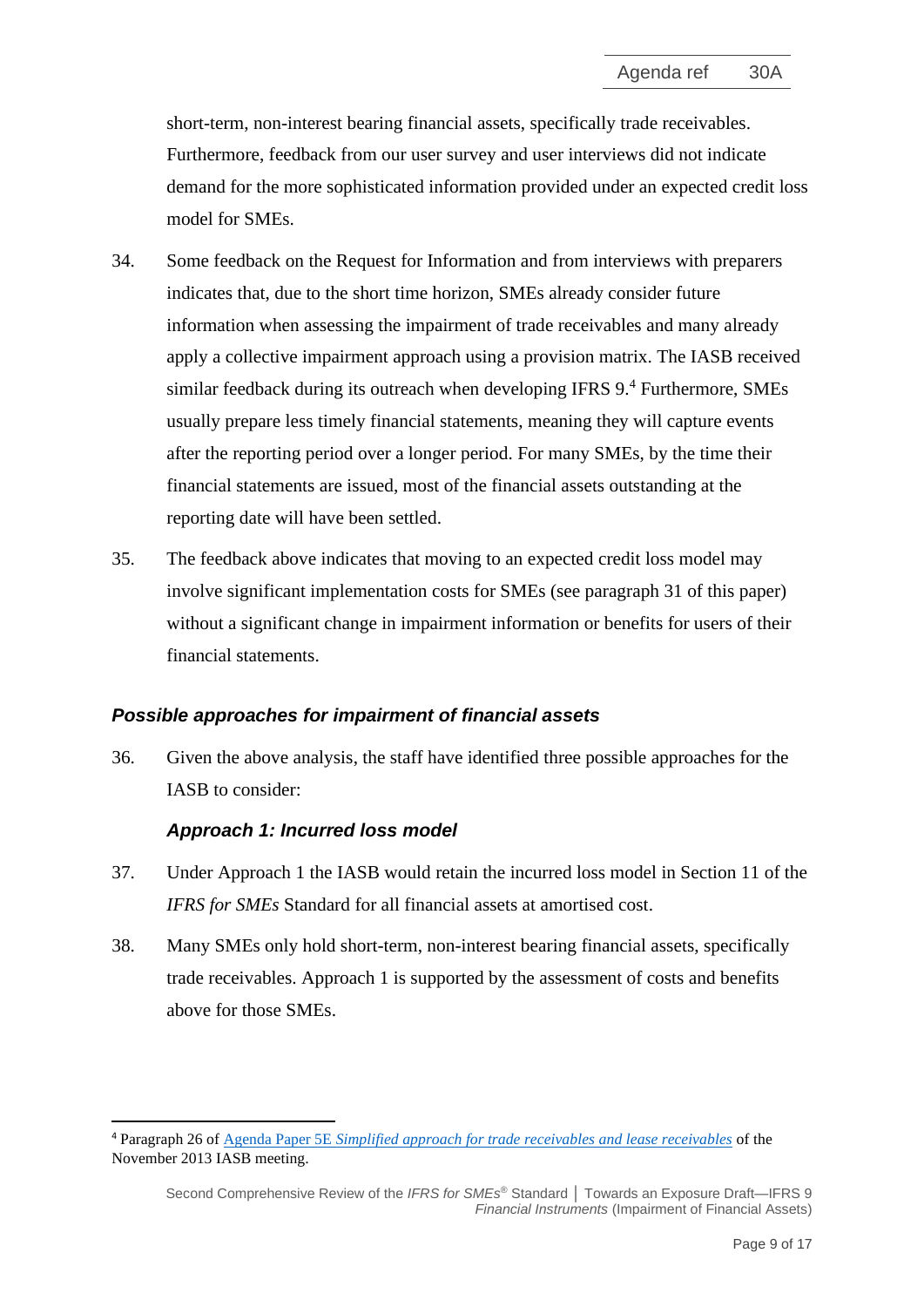## *Approach 2: Expected credit loss model*

- 39. Under Approach 2, the IASB would propose amendments to Section 11 of the *IFRS for SMEs* Standard to require an SME to use an expected credit loss model for all financial assets at amortised cost.
- 40. Approach 2 may result in better information for users of financial statements when SMEs hold longer term financial assets, such as related party loan receivables. However, it would involve significant implementation costs for all SMEs.
- 41. A staff draft of an expected credit loss model for SMEs is set out in Appendix B to this paper. Alternatively, Appendix B might be restructured as follows (with the aim of making it more user-friendly for SMEs that only have trade receivables and contract assets within the scope of Section 23 of the *IFRS for SMEs* Standard):
	- (a) require an SME to use a provision matrix approach to determine the expected credit losses for trade receivables and contract assets (based on paragraph 11.X4 and 11.X11 of Appendix B and Illustrative Example 12 in IFRS 9, which illustrates use of a provision matrix for trade receivables); and
	- (b) require an SME to use the expected credit loss model as drafted in Appendix B for all other financial assets measured at amortised cost.

This alternative would provide a similar outcome to the staff draft in Appendix B, but might be viewed as a simplification. This is because SMEs that only have trade receivables would only need to refer to paragraph 11.X4 and 11.X11 of Appendix B (and the illustrative example), which could be presented upfront, rather than understand and apply the staff draft in Appendix B in full.

# *Approach 3: Incurred loss model for trade receivables and contract assets. Expected credit loss model for other financial assets*

- 42. Under Approach 3, the IASB would:
	- (a) retain the incurred loss model in Section 11 of the *IFRS for SMEs* Standard for trade receivables and contract assets within the scope of Section 23 of the *IFRS for SMEs* Standard; and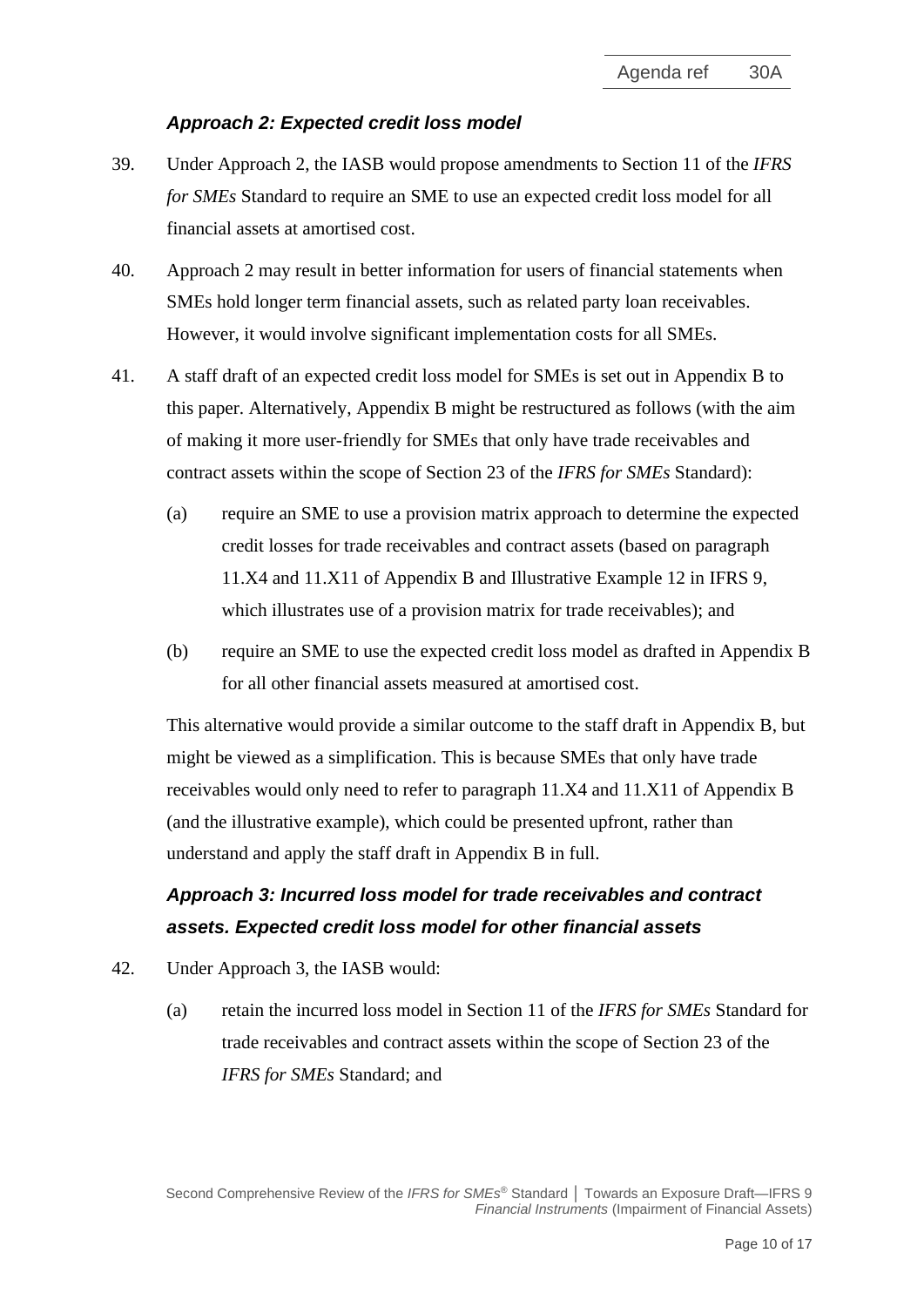- (b) propose amendments to Section 11 of the *IFRS for SMEs* Standard to require an SME to use an expected credit loss model for all other financial assets measured at amortised cost, for example as drafted in Appendix B.
- 43. Approach 3 seems to be the approach that is best supported by the assessment of costs and benefits in paragraphs [30](#page-7-1)[–35](#page-8-0) of this paper. In particular, Approach 3 would reduce implementation costs because most SMEs would continue to apply the incurred loss model. Only those SMEs that hold financial assets other than trade receivables and contract assets would be required to apply an expected credit loss model. However, Approach 3 would lead to the incorporation of two impairment models for financial assets in Section 11 of the *IFRS for SMEs* Standard, which arguably adds complexity to the *IFRS for SMEs* Standard. Two impairment models may also be confusing for users of SME financial statements—however, as noted in paragraph [34](#page-8-1) of this paper, feedback indicates that SMEs that hold trade receivables and contract assets are already incorporating future looking information in their impairment assessments.

#### *Other considerations*

- 44. The following considerations are also important when assessing the three approaches:
	- (a) under Approach 2 or 3 the IASB's proposals for a simplified expected loss model would be included in the Exposure Draft. This would enable respondents to comment on those proposals. If the IASB applies Approach 1 in the Exposure Draft, it may not be able to change to Approach 2 or 3 without re-exposure.<sup>5</sup>
	- (b) the staff have not considered an optional or required fallback to the simplified model in IFRS 9. The *IFRS for SMEs* Standard is intended to be a selfcontained, standalone Standard and the IASB has tentatively decided to remove the only fallback to IFRS Accounting Standards during this comprehensive review. <sup>6</sup> Therefore, any options or requirements considered

<sup>&</sup>lt;sup>5</sup> If the IASB makes fundamental changes to the proposals in an Exposure Draft, on which respondents have not had the opportunity to comment, this would probably result in the need to re-expose the proposals.

<sup>6</sup> In October 2021, the IASB tentatively decided to propose an amendment to the *IFRS for SMEs* Standard to remove an entity's option to apply the recognition and measurement requirements for financial instruments in IFRS Accounting Standards.

Second Comprehensive Review of the *IFRS for SMEs* ® Standard **│** Towards an Exposure Draft—IFRS 9 *Financial Instruments* (Impairment of Financial Assets)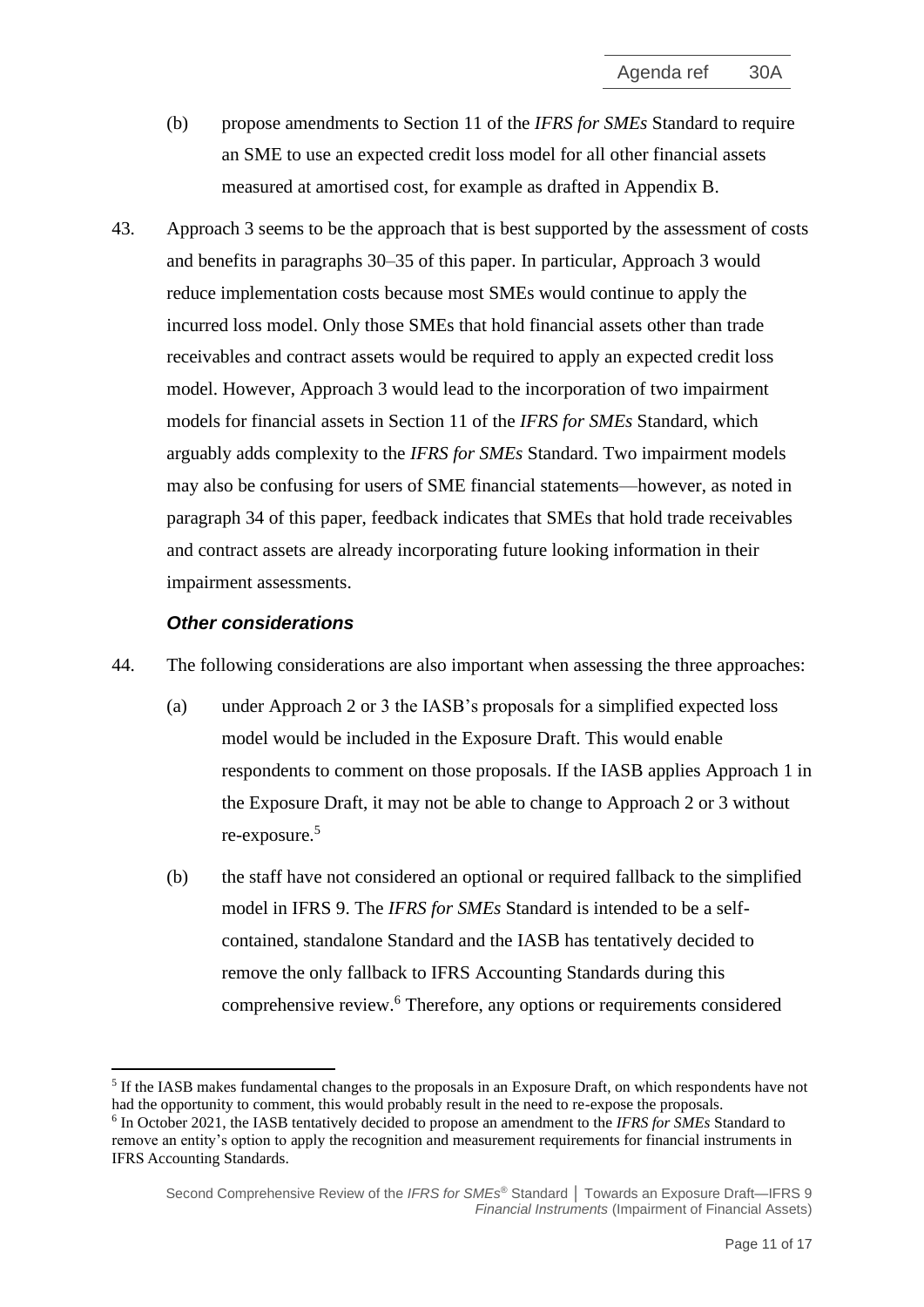appropriate for SMEs should be incorporated in the *IFRS for SMEs* Standard, not via a cross-reference to IFRS Accounting Standards.

- (c) the post-implementation review of the impairment requirements in IFRS 9 has not yet been performed. The findings from this review may provide additional information about the costs and benefits of introducing an expected credit loss model in the *IFRS for SMEs* Standard, and assurance that the simplified approach in IFRS 9 is working as intended and will not be amended. However, the main objective of a post-implementation review is to assess if the objective of the standard-setting project has been met. Therefore, the IASB may not hear significant additional information relevant to making a decision on which of the approaches to follow for SMEs on top of that already heard from preparer interviews and respondents to the Request for Information.
- (d) paragraph BC264(b) of the Basis for Conclusions on the *IFRS for SMEs*  Standard explains that between comprehensive reviews, the IASB, with input from the SMEIG, decides whether there is a need for an interim review to consider any new and revised IFRS Accounting Standard not yet incorporated or any urgent amendments identified. Therefore, the IASB could consider alignment with the simplified model in IFRS 9 (and IFRS 16 *Leases<sup>7</sup>* ) in three years' time,<sup>8</sup> rather than wait for the next comprehensive review. Nevertheless, the benefits of an interim review would need to be weighed against the benefits of providing a stable platform between comprehensive reviews.

#### *Staff conclusion*

45. The staff recommend Approach 3 because it is supported by the staff assessment of costs and benefits in paragraphs [30](#page-7-1)[–35](#page-8-0) of this paper. Approach 3 would result in a similar outcome to Approach 2 (as explained in paragraphs 33–34 of this paper), without requiring SMEs to change their existing processes for trade receivables and contract assets. Furthermore, Approach 3 would enable the IASB's proposals for a simplified expected loss model to be included in the Exposure Draft and provide

<sup>7</sup> In November 2021, the IASB tentatively decided to consider amending the *IFRS for SMEs* Standard to align with IFRS 16 *Leases* in a future review of the Standard.

<sup>8</sup> Paragraph BC264(c) of the Basis for Conclusions accompanying the *IFRS for SMEs* Standard notes that amendments to the *IFRS for SMEs* Standard would not typically be expected to be more frequent than approximately once every three years to provide SMEs with a stable platform.

Second Comprehensive Review of the *IFRS for SMEs* ® Standard **│** Towards an Exposure Draft—IFRS 9 *Financial Instruments* (Impairment of Financial Assets)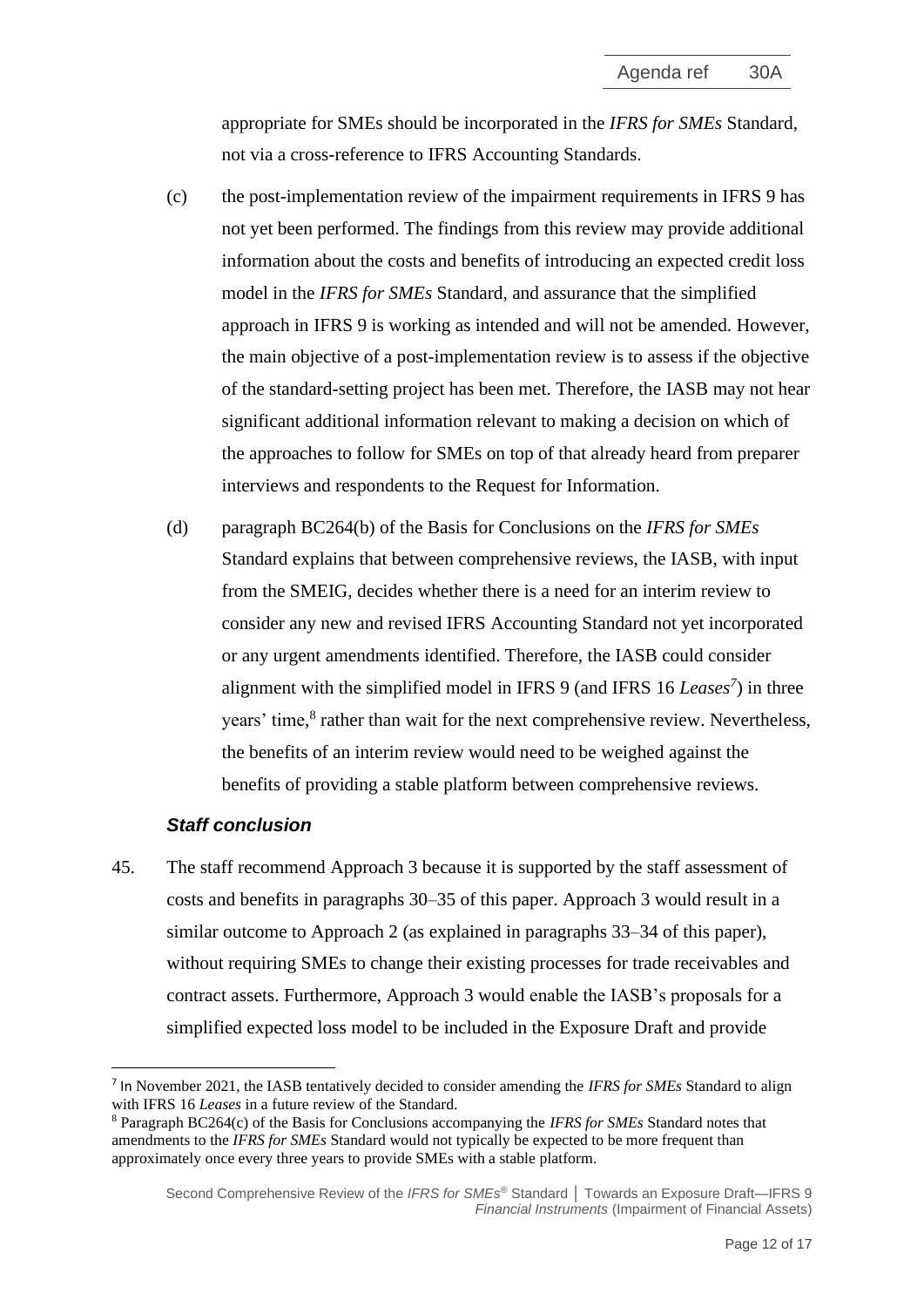flexibility for the IASB to redeliberate this approach based on the feedback on the Exposure Draft.

#### *Impairment of equity instruments measured at cost*

46. At its December 2021 meeting, the IASB generally agreed that the measurement requirements in Section 11 of the *IFRS for SMEs* Standard for impairment of equity instruments measured at cost should be retained unchanged. Section 11 requires an SME to measure equity instruments whose fair value cannot be measured reliably without undue cost or effort at cost less impairment. If there is objective evidence of impairment, the SME recognises an impairment loss as the difference between the asset's carrying amount and the best estimate of the amount received if the asset were to be sold at the reporting date. IFRS 9 requires entities to measure all equity instruments at fair value, and so the expected credit loss model does not apply to equity instruments.

#### **Staff recommendation and question for the IASB**

- <span id="page-12-0"></span>47. The staff recommend the IASB:
	- (a) retain unchanged the incurred loss model in Section 11 of the *IFRS for SMEs* Standard for trade receivables and contract assets within the scope of Section 23 *Revenue* of the *IFRS for SMEs* Standard;
	- (b) propose amendments to Section 11 to require an SME to use an expected credit loss model for all other financial assets measured at amortised cost, for example as drafted in Appendix B to this paper; and
	- (c) retain unchanged the requirements in Section 11 for impairment of equity instruments measured at cost.

#### **Question for the IASB**

Does the IASB agree with the staff recommendation in paragraph [47](#page-12-0) of this paper?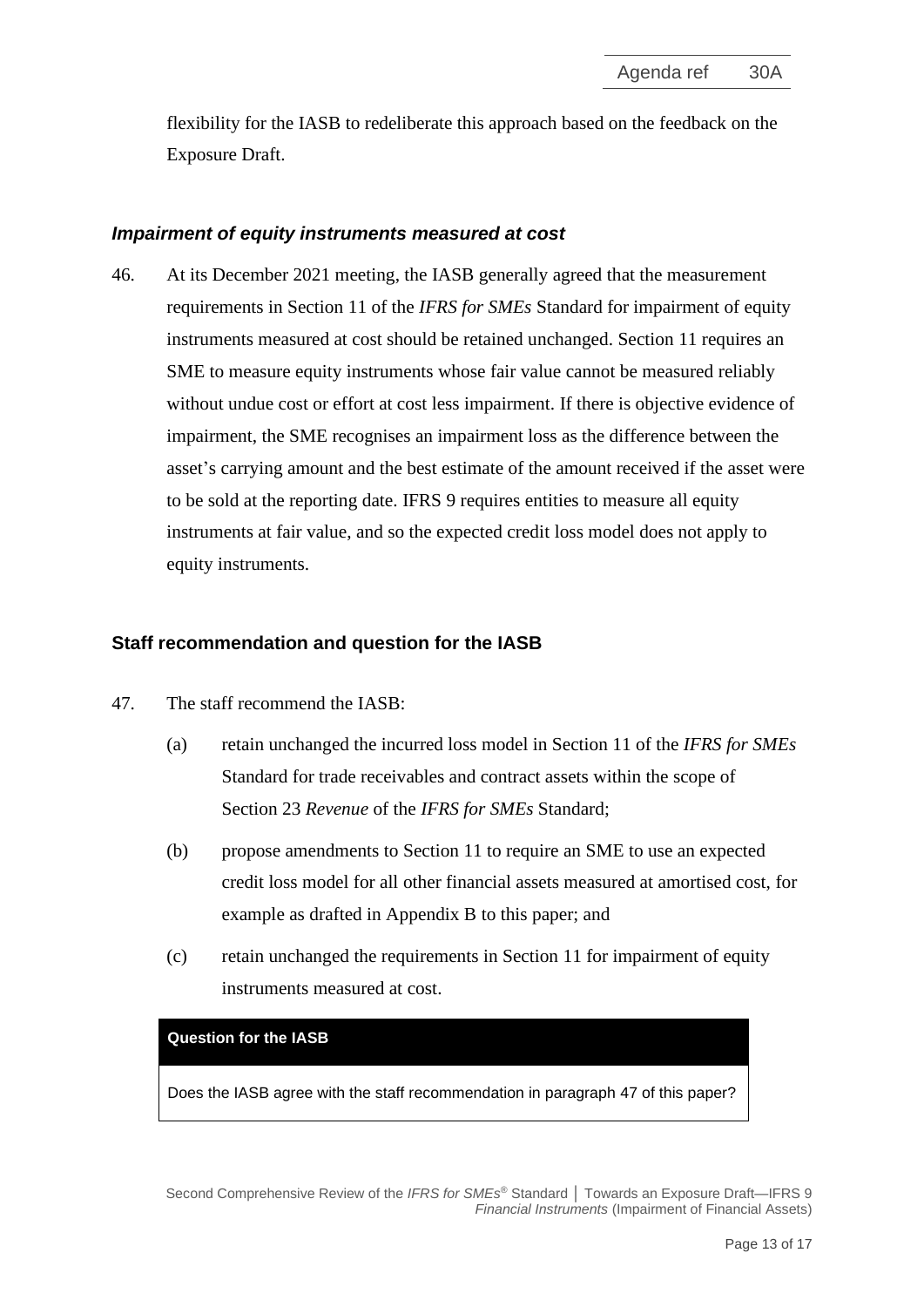#### **Next steps**

<span id="page-13-0"></span>48. At its December 2021 meeting, the IASB decided to defer its discussion on measurement of issued financial guarantee contracts pending its decision on incorporating an expected credit loss model into the *IFRS for SMEs* Standard. The staff plan to bring our analysis on the measurement of issued financial guarantee contracts to a future IASB meeting. This analysis will depend on the IASB's decision about incorporating an expected credit loss model versus retaining the incurred loss model in Section 11 of the *IFRS for SMEs* Standard.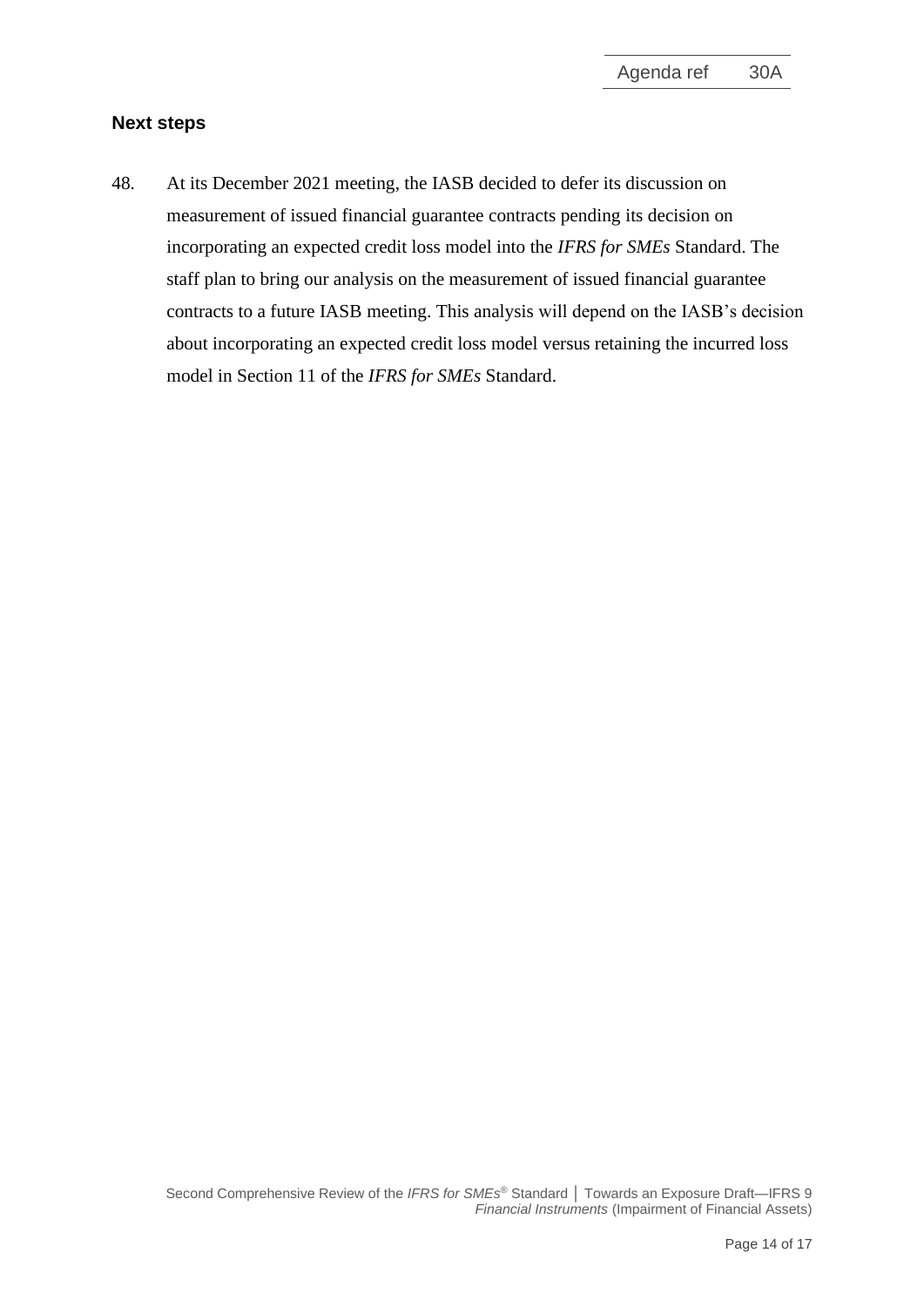# **Appendix A—Extract from the Request for Information on aligning the** *IFRS for SMEs* **Standard with IFRS 9 9**

## **Impairment of financial assets**

- A1. In considering aligning the requirements for impairment of financial assets in Section 11 with IFRS 9, the [IASB] Board noted that the scope of the *IFRS for SMEs* Standard excludes any entity that holds assets in a fiduciary capacity for a broad group of outsiders as one of its primary businesses. Most banks, credit unions, insurance companies, securities brokers, securities dealers, mutual funds and investment banks satisfy this criterion. Therefore, the general approach to impairment in IFRS 9 would not be relevant to many entities applying the *IFRS for SMEs* Standard.
- A2. IFRS 9 includes a simplified approach that applies to trade receivables, contract assets and lease receivables. It requires the loss allowance to be measured at an amount equal to lifetime expected credit losses. The simplified approach reduces the need to track separately increases in credit risk. Therefore, the simplified approach alleviates the practical concerns about using the general approach for tracking changes in credit risk to determine whether there has been a significant increase in credit risk.
- A3. The Board decided to seek views on replacing the incurred loss model in Section 11 for the impairment of financial assets with the simplified approach in IFRS 9. It did so because the expected credit loss model is widely regarded as an improvement on the approach in IAS 39 *Financial Instruments: Recognition and Measurement*. Furthermore, if Section 11 were amended to include the simplified approach in IFRS 9, users would be better able to predict future cash flows than they can using the incurred loss model in Section 11.

<sup>&</sup>lt;sup>9</sup> See paragraphs B35-B37 of the Request for Information.

Second Comprehensive Review of the *IFRS for SMEs* ® Standard **│** Towards an Exposure Draft—IFRS 9 *Financial Instruments* (Impairment of Financial Assets)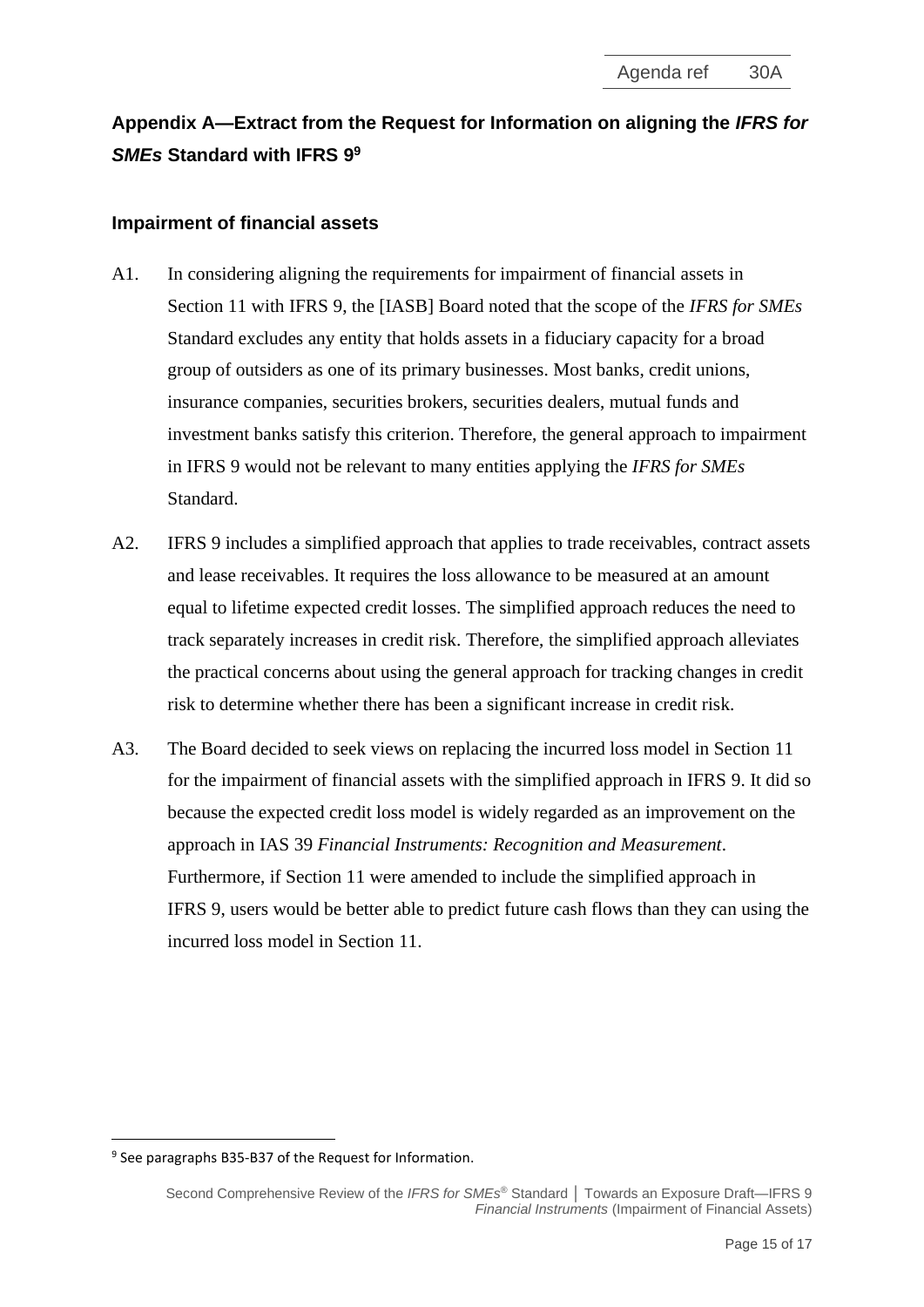# **Appendix B—Staff draft of an expected credit loss model for SMEs**

#### **Measurement of expected credit losses**

- 11.X1 An entity shall measure [expected credit losses](https://eifrs.ifrs.org/eifrs/ViewContent?collection=2021_Issued_Standards&fn=IFRS09_APPA.html&scrollTo=IFRS09_APPA__IFRS09_P0701) of a financial instrument in a way that reflects:
	- (a) an unbiased and probability-weighted amount that is determined by evaluating alternative possible outcomes;
	- (b) the time value of money; and
	- (c) reasonable and supportable information that is available without undue cost or effort at the reporting date about past events, current conditions and forecasts of future economic conditions.<sup>10</sup>
- 11.X2 [Expected credit losses](https://eifrs.ifrs.org/eifrs/ViewContent?collection=2021_Issued_Standards&fn=IFRS09_APPA.html&scrollTo=IFRS09_APPA__IFRS09_P0701) are a probability-weighted estimate of [credit losses](https://eifrs.ifrs.org/eifrs/ViewContent?collection=2021_Issued_Standards&fn=IFRS09_APPA.html&scrollTo=IFRS09_APPA__IFRS09_P0681) (ie the present value of all cash shortfalls) over the expected life of the financial instrument. The maximum period to consider when measuring [expected credit losses](https://eifrs.ifrs.org/eifrs/ViewContent?collection=2021_Issued_Standards&fn=IFRS09_APPA.html&scrollTo=IFRS09_APPA__IFRS09_P0701) is the maximum period over which the entity is exposed to credit risk. Because expected credit losses consider the amount and timing of payments, a credit loss arises even if the entity expects to be paid in full but later than when contractually due.
- 11.X3 A cash shortfall is the difference between the cash flows that are due to an entity in accordance with the contract and the cash flows that the entity expects to receive. The estimate of expected cash shortfalls considers the probability of a foreclosure and the cash flows that would result from it, for example, cash flows from collateralised assets.
- 11.X4 An entity may use practical expedients when measuring [expected credit losses](https://eifrs.ifrs.org/eifrs/ViewContent?collection=2021_Issued_Standards&fn=IFRS09_APPA.html&scrollTo=IFRS09_APPA__IFRS09_P0701) if they are consistent with the principles in [paragraph](https://eifrs.ifrs.org/eifrs/ViewContent?collection=2021_Issued_Standards&fn=IFRS09_TI.html&scrollTo=IFRS09_g5.5.17-5.5.20__IFRS09_g5.5.17-5.5.20_TI) 11.X1. For example, an entity may use a provision matrix as a practical expedient for the calculation of the expected credit losses on trade receivables. The entity would use its historical [credit](https://eifrs.ifrs.org/eifrs/ViewContent?collection=2021_Issued_Standards&fn=IFRS09_APPA.html&scrollTo=IFRS09_APPA__IFRS09_P0681)  [loss](https://eifrs.ifrs.org/eifrs/ViewContent?collection=2021_Issued_Standards&fn=IFRS09_APPA.html&scrollTo=IFRS09_APPA__IFRS09_P0681) experience (adjusted as appropriate in accordance with [paragraph](https://eifrs.ifrs.org/eifrs/ViewContent?collection=2021_Issued_Standards&fn=IFRS09_APPB.html&scrollTo=IFRS09_B5.5.51) 11.X11) for trade receivables to estimate the [expected credit losses](https://eifrs.ifrs.org/eifrs/ViewContent?collection=2021_Issued_Standards&fn=IFRS09_APPA.html&scrollTo=IFRS09_APPA__IFRS09_P0724) on the financial assets as relevant. A provision matrix might, for example, specify fixed provision rates depending on the number of days that a trade receivable is past due (for example, 1 per cent if not past due, 2 per cent if less than 30 days past due, 3 per cent if more than 30 days but less than 90 days past due, 20 per cent if 90–180 days past due etc).
- 11.X5 [Expected credit losses](https://eifrs.ifrs.org/eifrs/ViewContent?collection=2021_Issued_Standards&fn=IFRS09_APPA.html&scrollTo=IFRS09_APPA__IFRS09_P0701) on lease receivables shall be measured consistently with the cash flows and the discount rate used in the measurement of the lease receivable in accordance with Section 20 *Leases*.

# **Financial guarantee contracts<sup>11</sup>**

11.X6 For a financial guarantee contract, the entity is required to make payments only in the event of a default by the debtor in accordance with the terms of the instrument that is guaranteed. Accordingly, cash shortfalls are the expected payments to reimburse the holder for a credit loss that it incurs less any amounts that the entity expects to receive from the holder, the debtor or any other party. If the asset is fully guaranteed, the estimation of cash shortfalls for a financial guarantee contract would be consistent with the estimations of cash shortfalls for the asset subject to the guarantee.

# **Probability-weighted outcome**

- 11.X7 When measuring [expected credit losses,](https://eifrs.ifrs.org/eifrs/ViewContent?collection=2021_Issued_Standards&fn=IFRS09_APPA.html&scrollTo=IFRS09_APPA__IFRS09_P0701) an entity need not identify every possible scenario. However, that measurement shall reflect at least two outcomes, the possibility that a credit loss occurs and the possibility that no credit loss occurs, even if the possibility of a credit loss occurring is very low.
- 11.X8 The average credit [losses](https://eifrs.ifrs.org/eifrs/ViewContent?collection=2021_Issued_Standards&fn=IFRS09_APPA.html&scrollTo=IFRS09_APPA__IFRS09_P0681) of a group of financial instruments with shared risk characteristics (eg trade receivables of customers with shared characteristics) may be a reasonable estimate of the probability-weighted amount. In other situations when financial assets are individually significant, for example a loan to a related party, the identification of scenarios that specify the amount and timing of the cash flows for particular outcomes and the estimated probability of those outcomes will probably be needed.

<sup>&</sup>lt;sup>10</sup> For the purposes of paragraph 11.X1 of the *IFRS for SMEs* Standard only, use of 'undue cost or effort' refers to the extent of gathering of information. It is not an undue cost or effort exemption from applying a requirement as discussed in paragraph 2.14A-2.14D of the *IFRS for SMEs* Standard.

<sup>&</sup>lt;sup>11</sup> The requirements for financial guarantee contracts are included for completeness. However, as noted in paragraph 48 of this paper, the staff plan to bring our analysis on the measurement of issued financial guarantee contracts to a future IASB meeting.